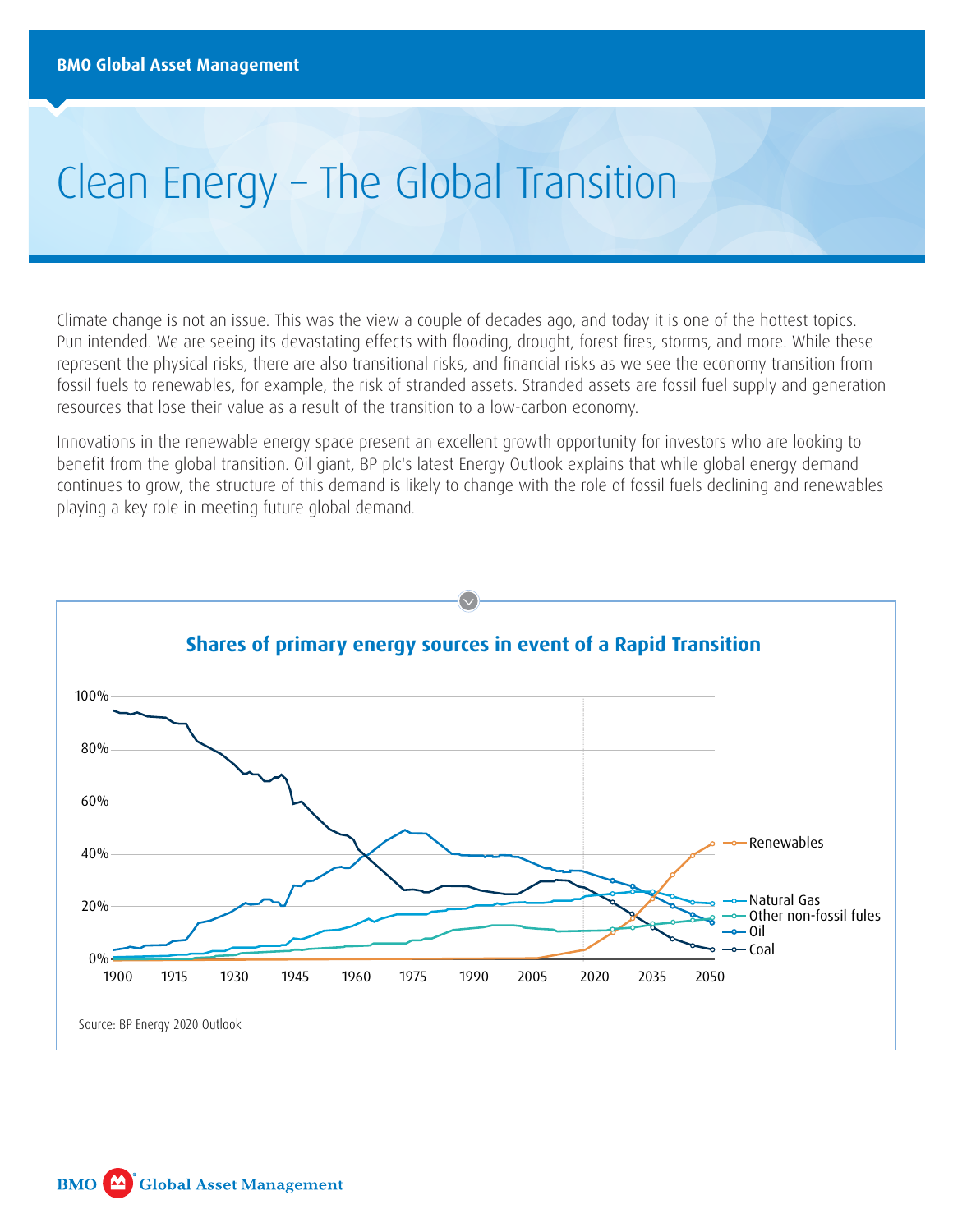## What's fueling this transition?

Around the world's governments have begun to introduce climate change plans and carbon tariffs. China, the worlds' biggest carbon emitter has announced a plan to be carbon neutral by 2060. China is also a leader in the Electric Vehicles space and investing heavily in solar development.

Carbon Dioxide (CO2) emissions were once regarded as external to profit maximizing equation by many corporations, today we're seeing companies beginning to set goals to become carbon neutral, net zero, or even carbon negative (as recently announced by IKEA1 ).

The cost of renewables has declined significantly due to technology developments and economies of scale as global supply chains grow in size and strength. Onshore wind and solar photovoltaic power are now, frequently, less expensive than any fossil-fuel option, without financial subsidies

**Did you know?** "Net zero" Goals give wiggle room for companies to buy carbon credits or invest in tech that can capture and store carbon underground. So not eliminating them, but more of a new form of accounting. The jury is still out in terms of whether companies will prove their progress through reporting, or if it's a PR exercise.

**Did you know?** On day one of President Biden's

administration the US rejoined the Paris Agreement on Climate, shortly thereafter they announced a \$3 trillion dollar energy and infrastructure plan as part of their new green deal.

**Did you know?** The price of solar has decreased by 89% since 2010<sup>2</sup>. The cost of coal is expected to remain the same if not higher with the introduction of carbon tariffs.

1 Forbes Dec 2020

2 Our World in Data 2019



While the cost of renewables has come down, energy storage remains an issue that needs to be addressed. We need some grid storage solutions to reach scale to for example battery farms.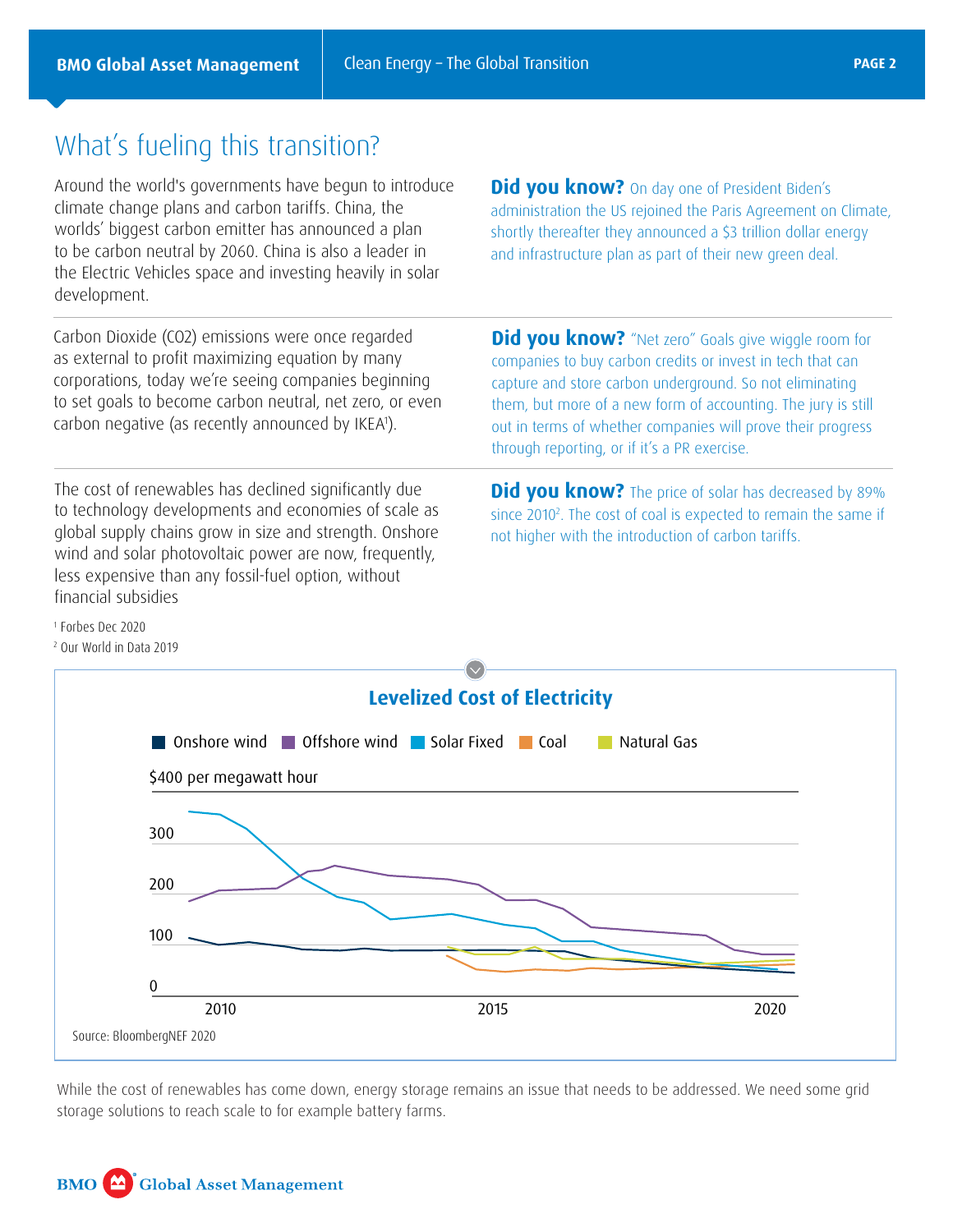## Innovation in Action - Case Study: Underwater Energy Storage System

Hydrostor is a developer of Advanced Compressed Air Energy Storage and has tested a new facility on Toronto Island. This stores off-peak electricity until it's needed in on-peak times.

#### **Tell me more…**

Excess electricity is sent to the storage facility. This energy is run through an electrical compressor which pressurizes atmospheric air. The heat generated during compression is pumped to a storage accumulator. Then, the compressed air is pumped to marine salvage balloons located underwater. When the stored energy is needed, the weight of the water is used to push the compressed air back to the facility on land. Compressed air is then reheated and drives an expander which produces electricity, which is transferred back to the grid.

## Diversification

Don't put all your eggs in one basket. In 2050, electricity generation from renewables is expected to come from a well diversified mix of wind, solar, hydro. While currently this is dominated by hydro, going forward it looks to be an even split based off growth expectations for the different sectors.

25 trillion Kilowatthours **Global Net Electricity Information by Fuel**



Source: U.S. Energy Information Administration, IEO2019 Reference Case (2010- 2050), International Energy Outlook 2019, <https://www.eia.gov/outlooks/ieo/>.

## Go Global

The transition to net zero, and the fight against climate change is a global effort. In fact, the majority of growth is expected to come from non-OECD countries (though President Biden is showing exponential growth may also come from the US).

### **Global Primary Energy Consumption by Region**



Source: U.S. Energy Information Administration, International Energy Outlook, Reference case